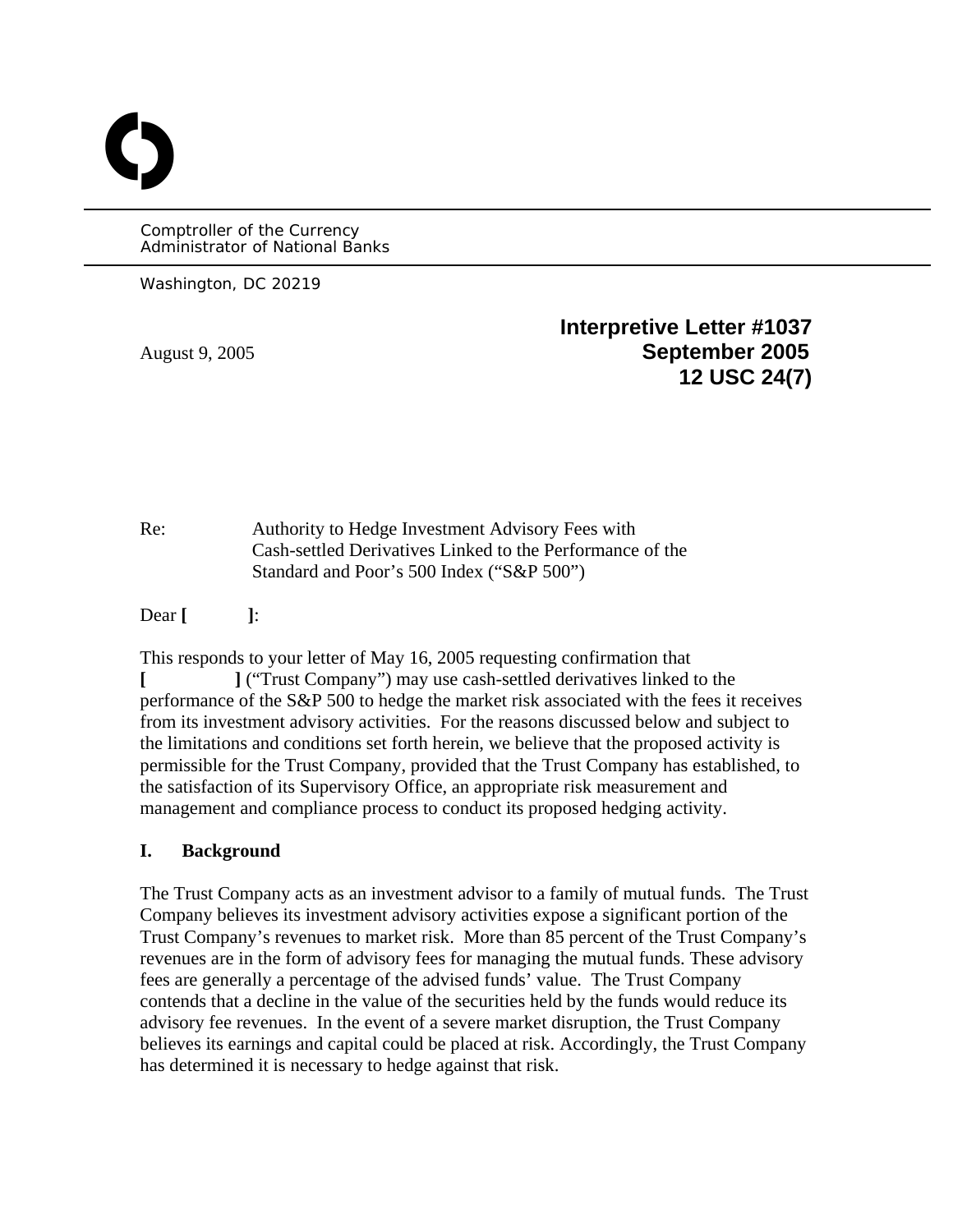The Trust Company has determined the price movement of one of the most important and volatile funds<sup>[1](#page-1-0)</sup> it advises is sufficiently correlated to the S&P 500 that a derivative based on the S&P 500 would be an effective hedge of advisory fees from the fund advised by the Trust Company. Accordingly, the Trust Company has proposed to enter into put spread contracts linked to the S&P 500 Index to hedge market risk associated with its advisory fees. The put spread contracts will provide a hedge benefit only for declines in the value of the S&P 500 within certain pre-arranged parameters. The Trust Company would not receive payment for declines above or below those parameters. In this manner, the Trust Company will limit the amount of protection it purchases against market declines to the amount that it believes is necessary or cost effective. This amount will not exceed the forecasted investment advisory fee income earned for advisory services to its equity fund.

### *The Proposal*

1

To protect against downward movements in the value of the S&P 500, the Trust Company has proposed to enter into three one-year put spread contracts, for a notional amount of  $$2,000,000$  $$2,000,000$  $$2,000,000$  each.<sup>2</sup> Each contract would expire at the end of each successive year. The Trust Company would pay the counterparty an up-front premium, which would increase in amount in each successive contract. In return, the counterparty would make a payment to the Trust Company at the end of each annual contract if the S&P 500 loses a certain amount of value, as measured against the annual average close of the S&P 500 for each year. The payoff amount would be based on the "put spreads" agreed to in the contracts.

These put spreads would be created by buying a put option on the S&P 500 at a particular strike price (Upper Strike Price) and simultaneously selling a put option on the S&P 500 with a lower strike price (Lower Strike Price) within the same contract period.<sup>[3](#page-1-2)</sup> The Upper and Lower Strike Prices would each be a percentage of the value of the S&P 500 at the inception of the contract.<sup>4</sup>

<span id="page-1-0"></span><sup>&</sup>lt;sup>1</sup> The fund (the "Fund"), which accounts for 59.6% of the assets under management and 60.3% of the Trust Company's revenues, is the largest account under management and is invested in equity securities.

<span id="page-1-1"></span><sup>2</sup> The notional amount is the amount used to calculate payments made on derivative product. *See* [http://www.investordictionary.com.](http://www.investordictionary.com/) In case of a put spread, the notional amount is the amount of coverage purchased.

<span id="page-1-2"></span> $3 \text{ A}$  put spread is created by buying a put option(s) at a particular strike price on a particular stock or stock index and simultaneously selling a put option on the same underlying stock or index with a lower strike price within the same contract period. A put spread is typically executed as a package in one single transaction, but could also be created with separate buy and sell transactions. The put spread allows the bank to limit the amount of protection it purchases against market declines to the amount that it believes is necessary or cost effective. *See* [http://www.riskglossary.com/articles/options\\_spread.htm.](http://www.riskglossary.com/articles/options_spread.htm)

<span id="page-1-3"></span><sup>&</sup>lt;sup>4</sup> The Upper and Lower Strike Prices for each of the three successive contracts would be based on the closing value of the Index on the date prior to the date of the first contract. Thus, when the Trust Company enters into the second and third put spread contracts in years two and three, the Upper Strike Prices and the Lower Strike Prices will be set as a percentage of the closing price of the Index on the date prior to the date the Trust Company enters into the first contract in year one.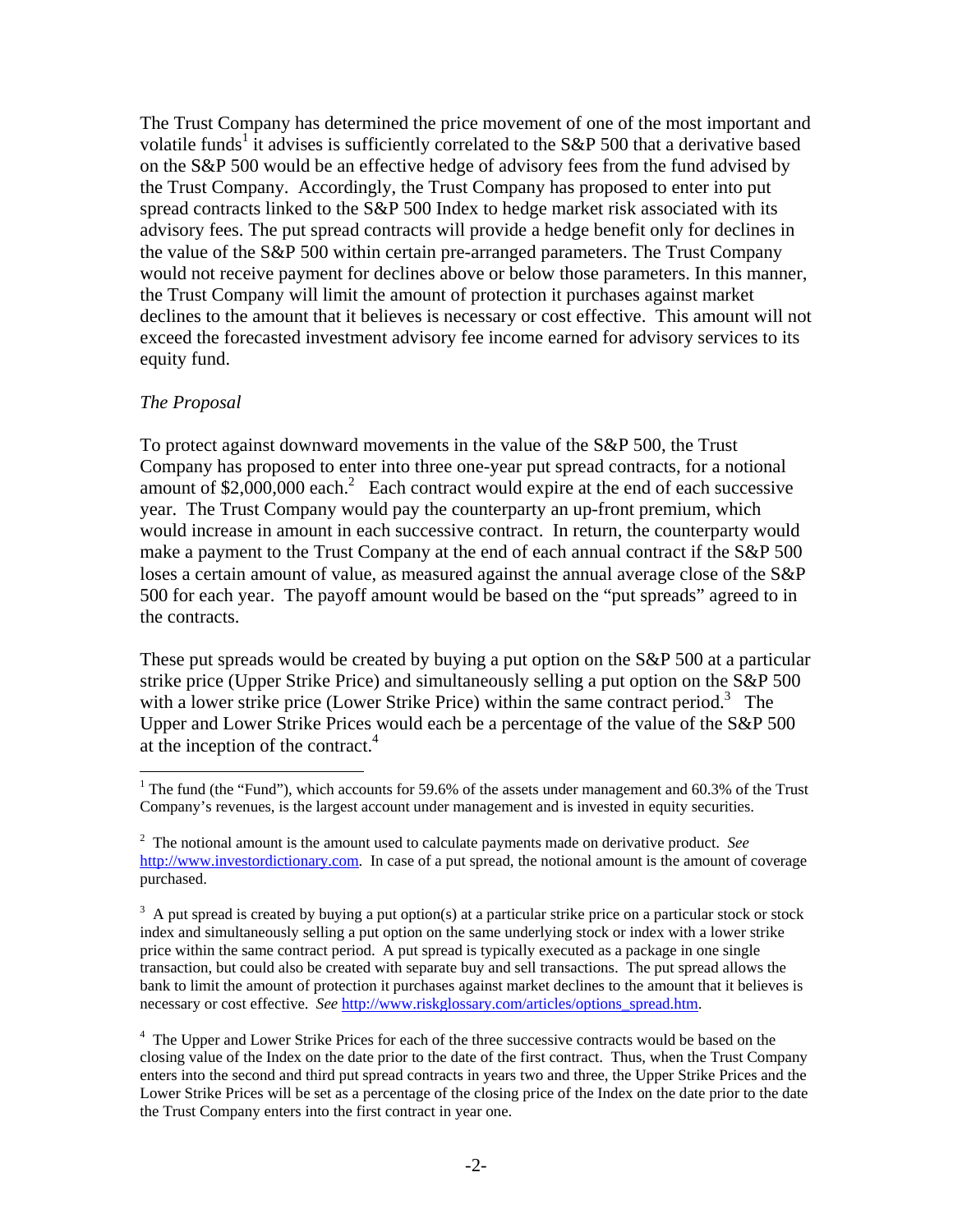The Trust Company would receive payment from the counterparty if the S&P 500 declines to a level below the Upper Strike Price. The payment would be equal to the notional amount (\$2,000,000) times the amount by which the percentage decline of the S&P 500 exceeds the Upper Strike Price. For example, if the S&P 500 declines by 12% and the Upper Strike Price is set at 10% below the value of the S&P 500 at the inception of the contract, the payment obligation would equal \$40,000 (2% x \$2,000,000). If the S&P 500 falls below the Lower Strike Price, then the maximum payment would equal the percentage difference between the Upper Strike Price and the Lower Strike Price multiplied by the notional amount of the contract. For example, if the Upper Strike Price is 10% and the Lower Strike Price is 25%, and if the S&P 500 falls 30% over the contract period, the maximum payment would be \$30,000 (15% x \$2,000,000).

The following illustrates how the put spread would work, based on the assumptions below:

- Trust Company enters into three one-year put spread contracts beginning in 2006.
- Closing Price of the S&P 500 on December 31, 2005 of \$1000.
- S&P 500 Index average daily prices of 1100 in 2006, 800 in 2007 and 700 in 2008.
- Upper and lower strike prices in 2006 equal to 90-85% of the value of the S&P 500 on 12/31/05, 90-80% 2007 and 90-75% in 2008.
- Based on the upper and lower strike prices, the put spread contracts would cover losses in the value of the S&P 500 from 10 to 15% in 2006, 10-20% in 2007 and 10- 25% in 2008.
- Premium would rise from 1% of the notional amount of the contract in 2006, to 2% in 2007 and 4% in 2008.

Based on those assumptions, there would be no payoff in 2006, because the average price of the S&P 500 in 2006 is above the closing price of the S&P 500 at the end of 2005. In 2007, there is a 20 percent decline in the S&P 500, but the first 10% decline would not create a payoff obligation, because it is not covered by the put spread. The payoff obligations would only be for the second 10% or loss or \$200,000. In 2008, there is a 30 percent decline in the S&P 500. The payoff would only cover 15% of the losses, however, because the first 10 percent and the last 5 percent of loss would not be covered by the put spread. Therefore, the Trust Company would receive a payoff of \$300,000. The table below further illustrates the example.

| Year | 5&P500   | 3&P500  | Put Spread:          | Notional    | Payoff    | Premium  |
|------|----------|---------|----------------------|-------------|-----------|----------|
|      | 12/31/05 | Annual  | Jpper & Lower Strike | Amount      |           | Paid     |
|      | Close    | Average |                      |             |           |          |
| 2006 | 1000     | 1100    | 90-85%               | \$2,000,000 | $- -$     | \$20,000 |
| 2007 | 1000     | 800     | 90-80%               | \$2,000,000 | \$200,000 | \$40,000 |
| 2008 | 1000     | 700     | 90-75%               | \$2,000,000 | \$300,000 | \$80,000 |

As the example shows, the put spread contracts will provide a hedge benefit only for declines in the value of the S&P 500 that fall between the Upper and Lower Strike Prices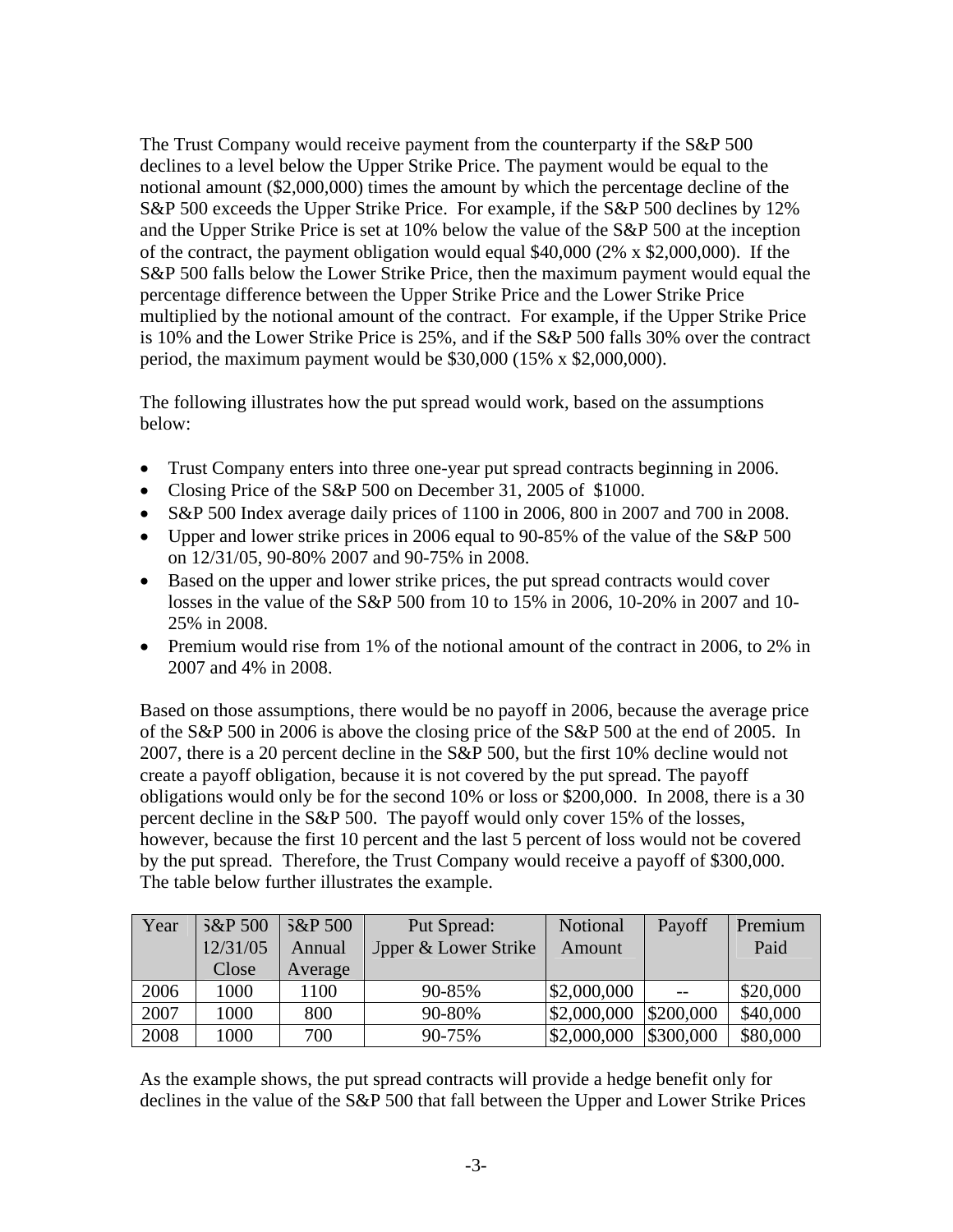– the put spread. The Trust Company would not receive payment for declines above or below the Upper and Lower Strike Prices. In this manner, the Trust Company will limit the amount of protection it purchases against market declines to the amount that it believes is necessary or cost effective.

The Trust Company has committed that it will enter into the proposed put spread contracts solely to hedge market risk associated with its investment advisory fees and will not engage in speculation. In addition, the hedging strategy may only be used when there is at least a 95% correlation in price movement between the S&P 500 Index and its Fund. In the event the Trust Company determines that the correlation is such that the hedge is no longer effective, the Trust Company will exit the hedge by selling the contract either to the contract counterparty or to a buyer identified by the contract counterparty.

The Trust Company intends initially to enter into put spread contracts for only 32.3% of the existing exposure to be hedged. The Board of Directors of the Trust Company may increase this percentage depending upon the fund's capital, the forecasted earnings, profits, and the overall hedging strategy as well as any desired increase in the notional amount. The Trust Company has committed that it will not hedge more than the forecasted investment advisory fee income earned for providing investment advisory services to its equity fund.

The Board of Directors and the Audit Committee of the Trust Company have approved written policies and operating procedures for general risk monitoring, identification and control, risk management systems, audit coverage, and an effective risk control function to oversee and assure the appropriateness of the risk management process. The Trust Company will ensure that it has effective senior management supervision and oversight by the Board of Directors to guarantee the proposed activities are conducted in a safe and sound manner and consistent with its commitments.

## **II. Discussion**

The Trust Company has determined that the fees associated with its investment advisory activities are subject to market risk that could reduce the Trust Company's revenues and place its earnings and capital at risk. The Trust Company has proposed to use put spread contracts linked to the performance of the S&P 500 Index to hedge that risk. National banks may use derivative contracts to manage or hedge the risks from permissible activities under certain conditions. Thus, in our opinion, the Trust Company may enter into put spread contracts as a means to hedge its market risk from the fee income it receives from investment advisory activities, subject to the limitations and conditions set forth herein and provided that 1) the proposed put spread contracts are entered to for the purpose of hedging the market risk associated with its investment advisory fee, and not for speculation, and 2) the Trust Company establishes an appropriate risk measurement and management and compliance process to conduct such hedging activities. This process is necessary for the Trust Company to achieve its risk management objectives in a safe and sound manner and, thus, must be established before the OCC can determine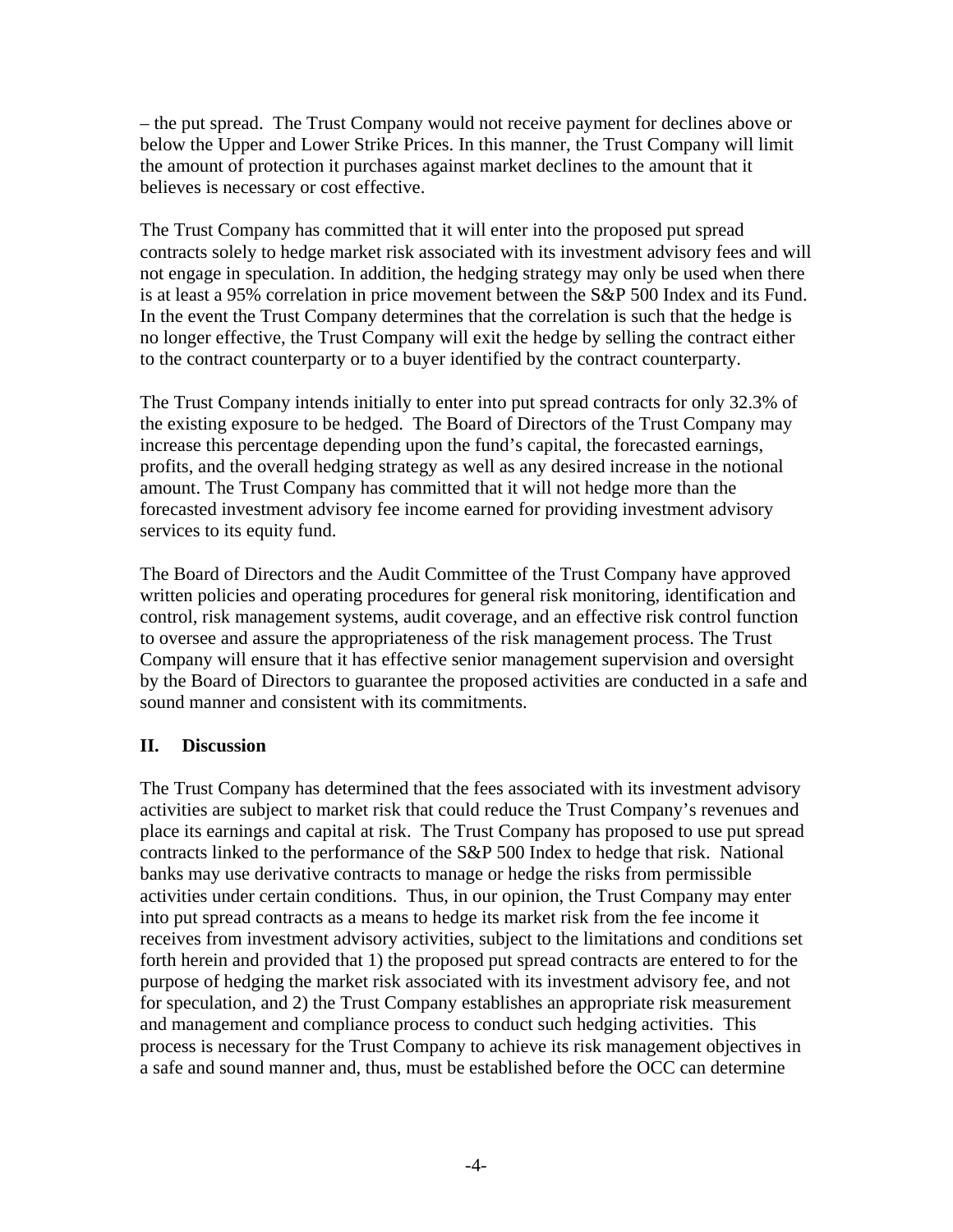that the proposed activities are permissible as part of the Trust Company's investment advisory business.

### **A. Providing investment advice for a fee and hedging risks associated with those fees with put spread contracts is permissible.**

A national bank may engage in activities pursuant to 12 U.S.C. § 24(Seventh) if the activities are part of or incidental to the business of banking.<sup>[5](#page-4-0)</sup> The OCC has long held that a national bank may provide investment advice for a fee as part of the business of banking under 12 U.S.C. § 24(Seventh) and pursuant to its fiduciary powers under 12 U.S.C. § 92a.<sup>[6](#page-4-1)</sup> Hedging risk arising from investment advisory activities is integral to those permissible activities.

The Trust Company has determined that its investment advisory fees are subject to market risk exposure. The Trust Company's management of that risk is therefore integral to its bank permissible business of providing investment advice for a fee. The Trust Company has proposed to use put spread contracts linked to the performance of the S&P 500 Index to hedge that risk. The put spread contracts will provide a hedge benefit only for declines in the value of the S&P 500 within certain pre-arranged parameters. The Trust Company would not receive payment for declines above or below those parameters.

The OCC has long permitted national banks to enter into derivative contracts to manage or hedge risks arising from permissible banking activities.<sup>[7](#page-4-2)</sup> The OCC has recognized the permissibility of such activities both for the purpose of providing bank customers with

<u>.</u>

<span id="page-4-0"></span><sup>5</sup> Section 24(Seventh) expressly provides that national banks shall have the power: To exercise . . .all such incidental powers as shall be necessary to carry on the business of banking; by discounting and negotiating evidences of debt; by receiving deposits; by buying and selling exchange, coin, and bullion; by loaning money on personal security; and by obtaining, issuing, and circulating notes according to the provisions of title 62 of the Revised Statutes. The Supreme Court held that this authority is a broad grant of power to engage in the business of banking, including, but not limited to, the five powers expressly granted in 12 U.S.C. § 24(Seventh) and in the business of banking as a whole. *NationsBank of North Carolina v. Variable Annuity Life Insurance Co.*, 513 U.S. 251 (1995) ("*VALIC*").

<span id="page-4-1"></span><sup>6</sup> *See e.g.*, Interpretive Letter No. 940 (May 24, 2002); Interpretive Letter No. 897 (October 23, 2000) *reprinted in* [2000-2001 Transfer Binder] Fed. Banking L. Rep. (CCH) ¶ 81-416; Interpretive Letter No. 871 (October 14, 1999) *reprinted in* [1999-2000 Transfer Binder] Fed. Banking L. Rep. (CCH) ¶ 81,365; Conditional Approval Letter No. 164 (December 9, 1994); Interpretive Letter No. 648 (May 4, 1994) *reprinted in* [1994 Transfer Binder] Fed. Banking L. Rep. (CCH) ¶ 83,557; Interpretive Letter No. 647 (April 15, 1994) *reprinted in* [1994 Transfer Binder] Fed. Banking L. Rep. (CCH) ¶ 83,558; Interpretive Letter No. 403 (December 9, 1987) *reprinted in* [1988-1989 Transfer Binder] Fed. Banking L. Rep. (CCH) 85,627.

<span id="page-4-2"></span><sup>7</sup> *See e.g.,* OCC Interpretive Letter No. 896 (August 21, 2000) (*Agricultural Loan Hedge Letter*) *reprinted in* [2000-2001 Transfer Binder] Fed. Banking L. Rep. (CCH) ¶ 81-415 (national bank may purchase cashsettled options on futures on agricultural commodities to hedge bank permissible lending activities).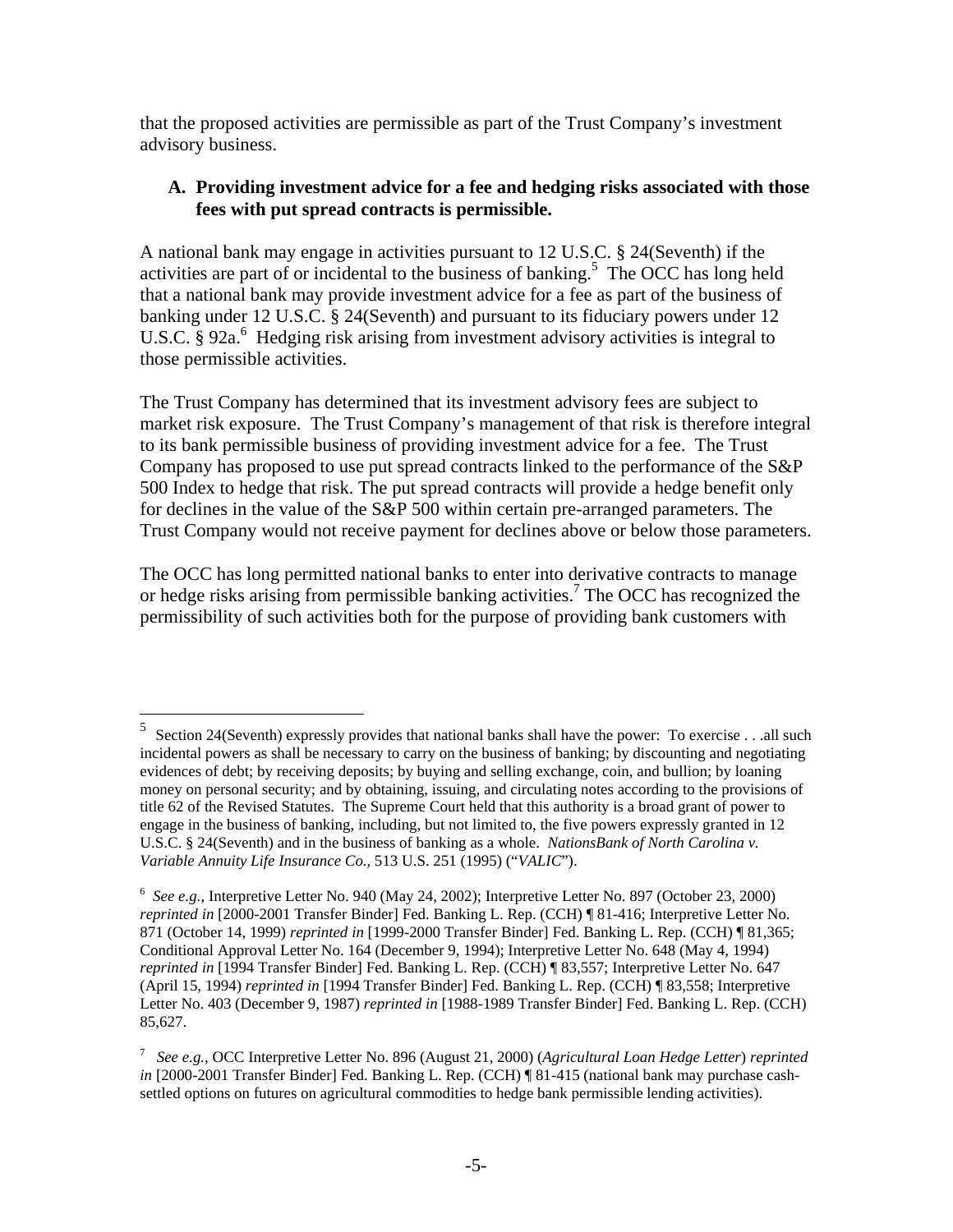the ability to hedge their own risks and as a means for banks to directly hedge the risks that arise from permissible banking activities.<sup>[8](#page-5-0)</sup>

For example, in *MII Deposit*, the OCC authorized a national bank to purchase equity index futures to hedge interest rate risk exposures on deposit accounts that had interest rates tied to S&P 500 Index.<sup>[9](#page-5-1)</sup> In confirming the permissibility of the hedging activity, the OCC noted that national banks are permitted, and indeed encouraged, to manage prudently the exposure arising out of bank activities and they must be allowed the flexibility to use the most suitable risk management tool.<sup>10</sup>

Similarly, in *DPC Shares,* the OCC permitted a national bank to buy and sell options to manage market risks associated with changes in the value of shares of a company the

<span id="page-5-0"></span> 8 *See* OCC Interpretive Letter No. 356 (January 7, 1986) *reprinted in* [1985-1987 Transfer Binder] Fed. Banking L. Rep. (CCH) ¶ 85,526 (bank registered as a futures commission merchant could execute customer orders for agricultural and metals futures in connection with its loans to the customers); *Decision of the Office of the Comptroller of the Currency on the Request by Chase Manhattan Bank, N.A. to Offer the Chase Market Index Investment Deposit Account* (August 8, 1988) ("*MII Deposit*"), 1988 OCC Ltr. LEXIS 266 (national bank may buy and sell futures on the S&P Index to hedge deposits with interest rates tied to the S&P 500 Index); OCC Interpretive Letter No. 937 (May 14, 2002) (*Electricity Derivatives Letter*) *reprinted in* [2001-2002 Transfer Binder] Fed. Banking L. Rep. (CCH) ¶ 81,462 (bank could hedge risks arising from financial intermediation transactions based on electricity prices); OCC Interpretive Letter No. 892 (September 13, 2000) *reprinted in* [2000-2001 Transfer Binder] Fed. Banking L. Rep. (CCH) ¶ 81- 411 (*Equity Hedge Letter*) (national bank may hedge the risk of derivatives activities by purchasing equity securities); OCC No Objection Letter No. 87-5 (July 20, 1987) *reprinted in* [1988-1989 Transfer Binder] Fed. Banking L. Rep. (CCH)  $\parallel$  84,034 (bank could act as principal in commodity price index swaps with its customers); OCC No Objection Letter 90-1 (February 16, 1990) *reprinted in* [1989-1990 Transfer Binder] Fed. Banking L. Rep. (CCH) ¶ 83,095 (bank could act as principal in unmatched commodity price index swaps with its customers and hedge its price risk exposure using exchange-traded commodity futures); OCC Letter from Horace Sneed, Senior Attorney, Legal Advisory Services Division (March 2, 1992) (unpublished) (bank could manage its commodity index swaps on a portfolio basis and hedge the swaps with swaps, exchange traded futures or over-the-counter (OTC) options; OCC Interpretive Letter No. 642 (September 13, 1994) *reprinted in* [1994 Transfer Binder] Fed. Banking L. Rep. (CCH) ¶ 83,600 (bank could engage in equity and equity derivative swaps and hedge risk using futures contracts, options and similar OTC instruments).

<span id="page-5-1"></span><sup>9</sup> *MII Deposit*, *supra*. The threshold issue the OCC confronted was whether the bank had the authority to offer a deposit product with interest based in part on a stock index. The OCC concluded that the offering of the deposit was permissible under the express authority in 12 U.S.C. § 24(Seventh) for national banks to receive deposits. The OCC also specifically rejected the argument that purchasing S&P 500 Index futures contracts was impermissible under the Glass Steagall Act due to restrictions on bank purchases of the underlying securities. *See also Investment Company Institute v. Ludwig*, 884 F. Supp. 4 (D.D.C. 1995) (controlling effect given to *MII Deposit* in denying plaintiff's motion for summary judgment in suit claiming the MII program violated the Glass-Steagall Act). *See also*, OCC Letter from Ellen Broadman, Director, Securities and Corporate Practices Division, OCC to Barbara Moheit, Regional Counsel, FDIC (October 20, 1998) (unpublished) (national bank may hedge interest rate risk on deposits that pay interest based on a particular equity index or unit investment trust ("UIT") by purchasing options on the same equity index or UIT).

<span id="page-5-2"></span><sup>10</sup> *MII Deposit*, *supra*.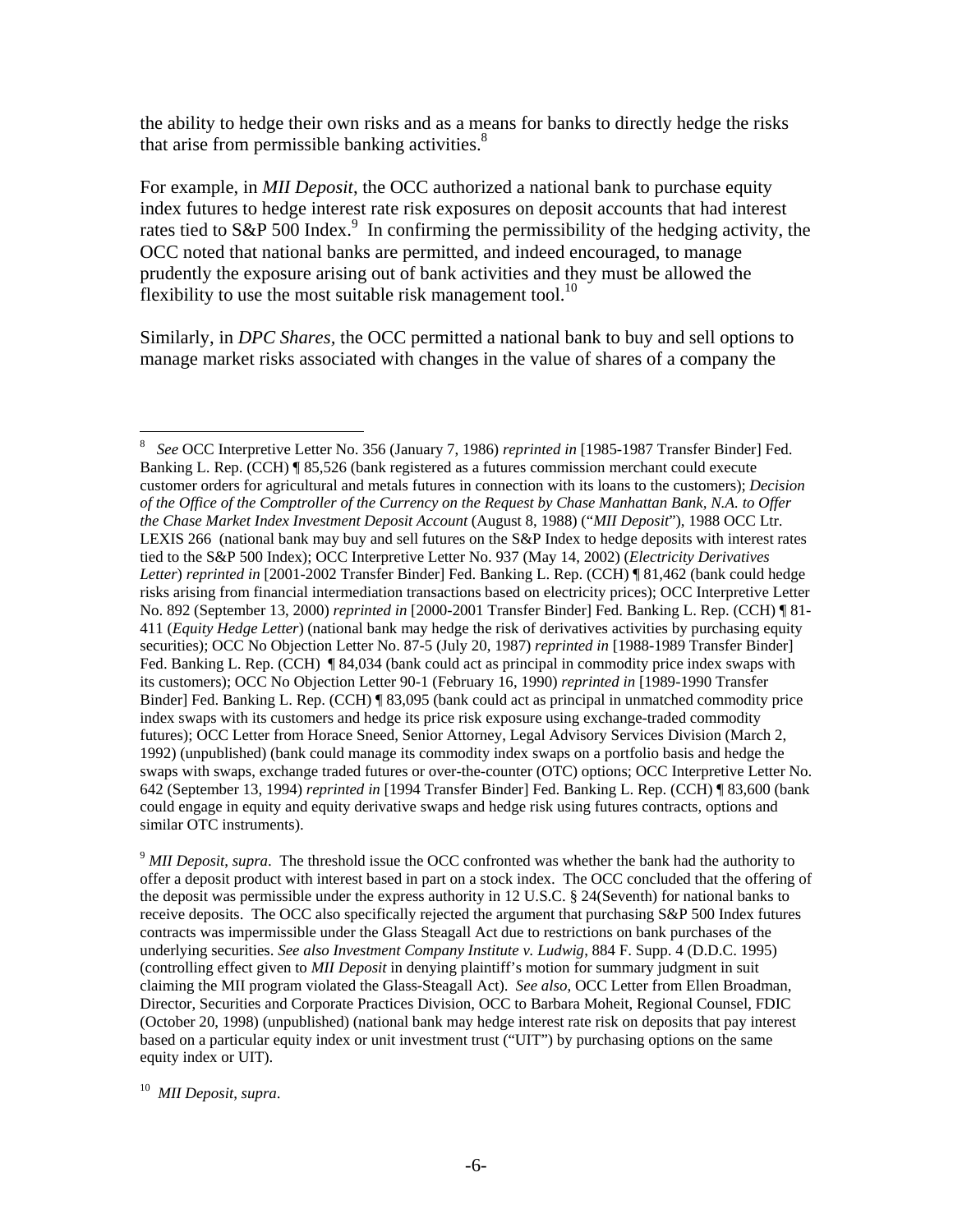bank had acquired as debt previously contracted in a workout.<sup>11</sup> The OCC concluded that the hedging strategy could facilitate and improve the bank's ability to reduce credit exposures to its borrowers by protecting the value of the shares.

In the *Electricity Derivatives Letter*, the OCC permitted a national bank to hedge bank permissible electricity derivative transactions with electricity futures, and swaps and options and other OTC instruments, provided the activity would be conducted in a safe and sound manner.<sup>12</sup> The OCC concluded that using cash-settled electricity derivatives to hedge against the risks associated with the bank's customer-driven, cash-settled electricity derivatives business was an integral part of those permissible banking activities.

In each of those decisions, the hedging transactions were used to manage risks arising from otherwise bank permissible activities and were not entered into for speculative purposes. In much the same manner, the Trust Company would hedge the market risk associated with the fees it collects from its authorized investment advisory activities by entering into cash-settled put spread contracts linked to the S&P 500 Index. It would not enter into the contracts for speculative purposes.

The major difference between the Trust Company's proposal and the hedging activities approved in the OCC letters cited above is the different contexts in which the banks were seeking to manage risks. In the *MII Deposit*, the bank was managing interest rate risks arising from its deposit *liabilities*, while in *DPC Shares*, the bank was hedging market risks arising from changes in the value of its DPC *assets*. In the *Electricity Derivatives Letter*, the banks used electricity futures, swaps and options to hedge the *off-balance sheet* risk of their bank permissible cash-settled electricity derivatives activities. In this case, the Trust Company seeks to hedge market risks associated with its investment advisory fee *income*. Regardless of whether the bank is hedging risks from its assets and liabilities, from off-balance sheet activities or from its income statement, the fundamental principle is the same -- managing the risks arising from permissible banking activities is part of and is integral to the business of banking. This principle is equally valid whether the activity is deposit-taking, lending, entering into derivatives transactions or providing investment advice for a fee. A bank must manage the risks from its bank permissible activities to operate profitability and may engage in hedging activities to do so.<sup>13</sup> Thus, hedging the Trust Company's advisory fee income by entering into put spreads is permissible under 12 U.S.C. 24(Seventh), provided, as discussed below, the Trust

 $\overline{a}$ 

<span id="page-6-0"></span><sup>11</sup> *See* OCC Interpretive Letter No. 961 (Mar. 17, 2003) ("*DPC Shares"*), *OCC Interpretations and Actions, April 2003* (national bank may buy and sell options on the shares of stock of a company when the bank has acquired shares of the company in satisfaction of debts previously contracts).

<span id="page-6-1"></span><sup>12</sup> OCC Interpretive Letter No. 937 (June 27, 2002) ("*Electricity Derivatives Letter*"), *reprinted in* [2001- 2002 Transfer Binder] Fed. Banking L. Rep. (CCH) ¶ 81,462 (national bank may hedge bank permissible electricity derivative transactions with electricity futures, and swaps and options and OTC derivative instruments).

<span id="page-6-2"></span><sup>13</sup> *Equity Hedge Letter, supra*.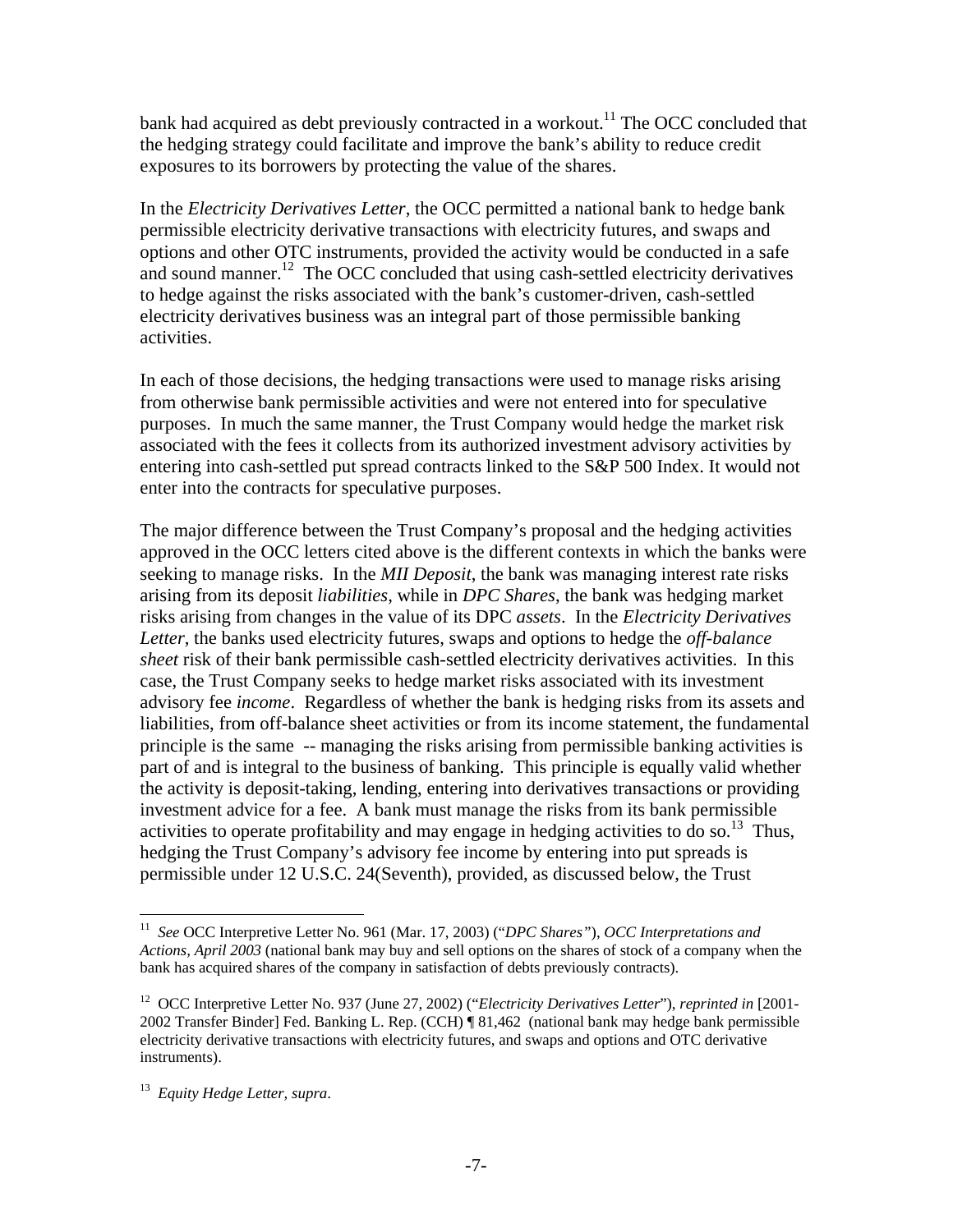Company demonstrates to the satisfaction of the OCC, that it has the capacity to conduct the activity in a safe and sound manner.<sup>[14](#page-7-0)</sup>

## **B. The hedging activity must be conducted in a safe and sound manner.**

For the Trust Company to permissibly engage in the proposed activity, the Trust Company's risk measurement and management capabilities must be of appropriate sophistication to ensure that the activity can be conducted in a safe and sound manner. Consequently, in order for the OCC to conclude that this activity is permissible for the Trust Company because it is part of the business of banking or convenient and useful to conducting authorized banking activities, the Trust Company must demonstrate to the satisfaction of the Supervisory Office that the Bank has established an appropriate risk measurement and management process for its proposed activity. As detailed further in the OCC handbook *Risk Management of Financial Derivatives*[15](#page-7-1)*,* Banking Circular 277[,16](#page-7-2) and the Statement of Financial Accounting Standards No. 133 ("FAS  $133$ ")<sup>17</sup> an effective risk measurement and management process includes board supervision, managerial and staff expertise, comprehensive policies and operating procedures, risk identification and measurement, and management information systems, as well as an effective risk control function that oversees and ensures the appropriateness of the risk management process.

The Trust Company's risk control processes should include the Trust Company's compliance with accounting and reporting as stipulated by the instructions for the Consolidated Reports of Condition and Income, and generally accepted accounting principles.

In addition to a risk management program, the Trust Company's process must include an independent compliance-monitoring program to ensure ongoing compliance with the specific commitments made by the Trust Company described above.<sup>18</sup> The Trust

<span id="page-7-0"></span><sup>1</sup> <sup>14</sup> The Trust Company has identified a stock index that is highly correlated (95%) to the risk factors that could affect the Trust Company's income flows. Thus, the derivatives of that stock index provide a highly correlated hedge that justifies the hedging activity.

<span id="page-7-1"></span> $15$  January 1997.

<span id="page-7-2"></span><sup>16</sup> October 27, 1993.

<span id="page-7-3"></span><sup>&</sup>lt;sup>17</sup> Statement of Financial Accounting Standards No. 133, "Accounting for Derivative Instruments and Hedging Activities" (FAS 133).

<span id="page-7-4"></span><sup>&</sup>lt;sup>18</sup> The OCC has long incorporated safety and soundness considerations when determining whether an activity is part of, or incidental to the business of banking. *See e.g.*, *Equity Hedge Letter*, *supra* (national bank may engage in equity hedging activities only if it has an appropriate risk management process in place); Interpretive Letter No. 684 (August 4, 1985) (commodity hedging is a permissible banking activity provided the activity is conducted in accordance with safe and sound banking practices); *MII Deposit, supra* (national banks have the authority to establish and determine the amount of the payments to be made and received under their deposit and loan contracts by reference to any index or standard as long as the bank is in compliance with safe and sound banking principles); Interpretive Letter No. 376 (Oct. 22, 1986) *reprinted in* [1985-1986 Transfer Binder] Fed. Banking L. Rep. (CCH) ¶ 85,600 (indemnification from losses resulting from participation in the bank's fiduciary securities lending program is a permissible